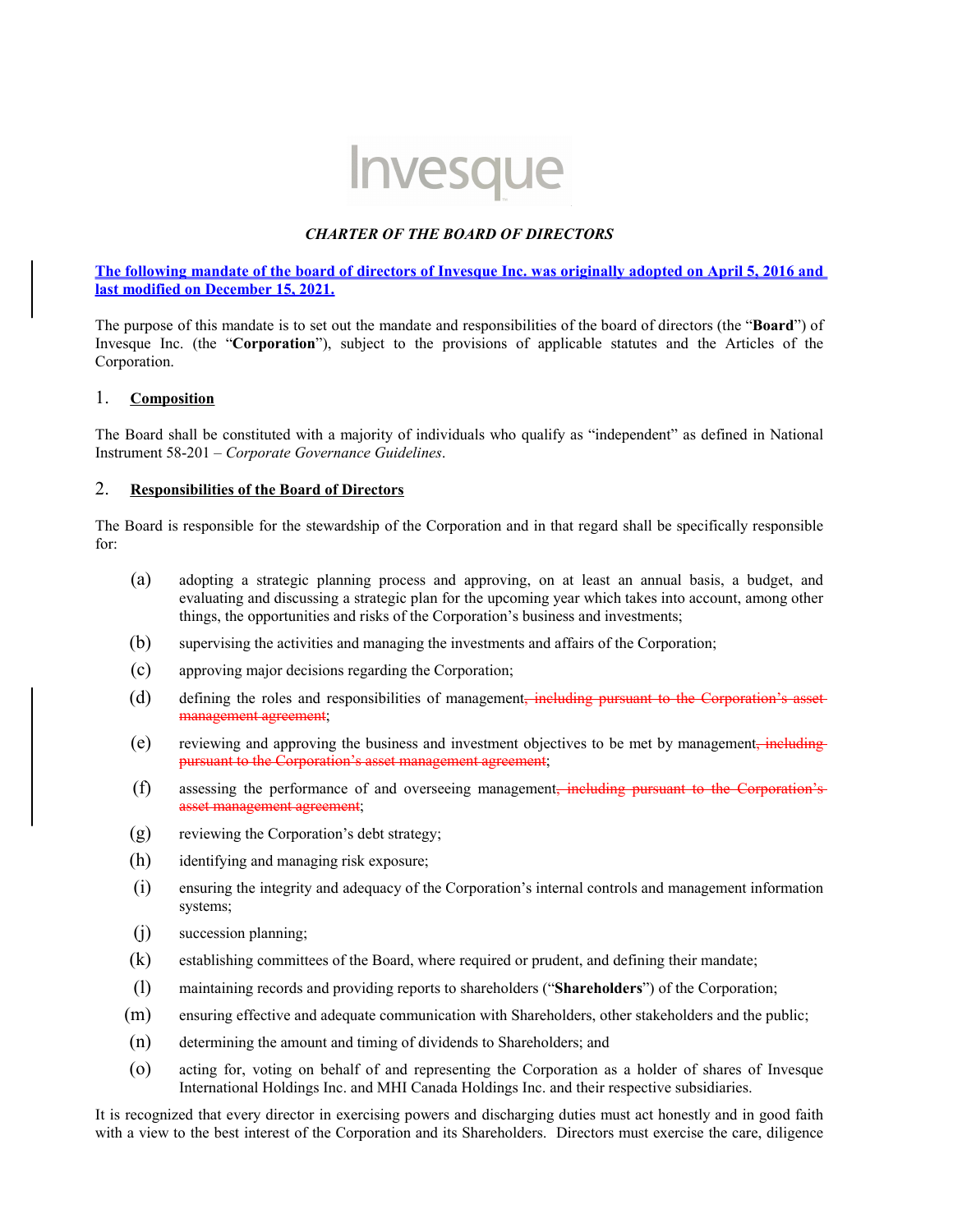and skill that a reasonably prudent person would exercise in comparable circumstances. In this regard, they will comply with their duties of honesty, loyalty, care, diligence, skill and prudence.

In addition, directors are expected to carry out their duties in accordance with policies and regulations adopted by the Board from time to time.

It is expected that Management will co-operate in all ways to facilitate compliance by the Board with its legal duties by causing the Corporation and its subsidiaries to take such actions as may be necessary in that regard and by promptly reporting any data or information to the Board that may affect such compliance.

## 3. **Meetings**

The Board will meet not less than four times per year: three meetings to review quarterly results; and one prior to the issuance of the annual financial results of the Corporation. The Board shall meet periodically without management present to ensure that the Board functions independently of management. At each Board meeting, unless otherwise determined by the Board, an in-camera meeting of independent directors will take place, which session will be chaired by the Lead Director. The Board shall maintain a policy which permits individual directors to engage outside advisors at the cost of the Corporation.

The Board appreciates having certain members of senior management attend each Board meeting to provide information and opinion to assist the directors in their deliberations. Management attendees who are not Board members will be excused for any agenda items which are reserved for discussion among directors only.

#### 4. **Board Meeting Agendas and Information**

The Chair, in consultation with management of the Corporation, will develop the agenda for each Board meeting. Agendas will be distributed to the directors before each meeting, and all Board members shall be free to suggest additions to the agenda in advance of the meeting

Whenever practicable, information and reports pertaining to Board meeting agenda items will be circulated to the directors in advance of the meeting. Reports may be presented during the meeting by members of the Board, management and/or staff, or by invited outside advisors. It is recognized that under some circumstances, due to the confidential nature of matters to be discussed at a meeting, it will not be prudent or appropriate to distribute written materials in advance.

#### 5. **Measures for Receiving Shareholder Feedback**

All publicly disseminated materials of the Corporation shall provide for a mechanism for feedback of Shareholders.

#### 6. **Telephone Board Meetings**

A director may participate in a meeting of the directors or in a committee meeting by means of telephone or, with the consent of all directors who wish to participate in the meeting, electronic or such other communications facilities, if all persons participating in the meeting are able to communicate with each other and a director participating in such a meeting by such means is deemed to be present at the meeting.

While it is the intent of the Board to follow an agreed meeting schedule as closely as possible, it is felt that, from time to time, with respect to time sensitive matters telephone board meetings may be required to be called in order for directors to be in a position to better fulfill their legal obligations. Alternatively, management may request the directors to approve certain matters by unanimous written consent.

# 7. **Expectations of Management**

Management shall be required to report to the Board at the request of the Board on the performance of the Corporation, new and proposed initiatives, the Corporation's business and investments, management concerns and any other matter the Board or its Chair may deem appropriate. In addition, the Board expects Management to promptly report to the Chair and, if applicable, the Lead Director any significant developments, changes, transactions or proposals respecting the Corporation or its subsidiaries.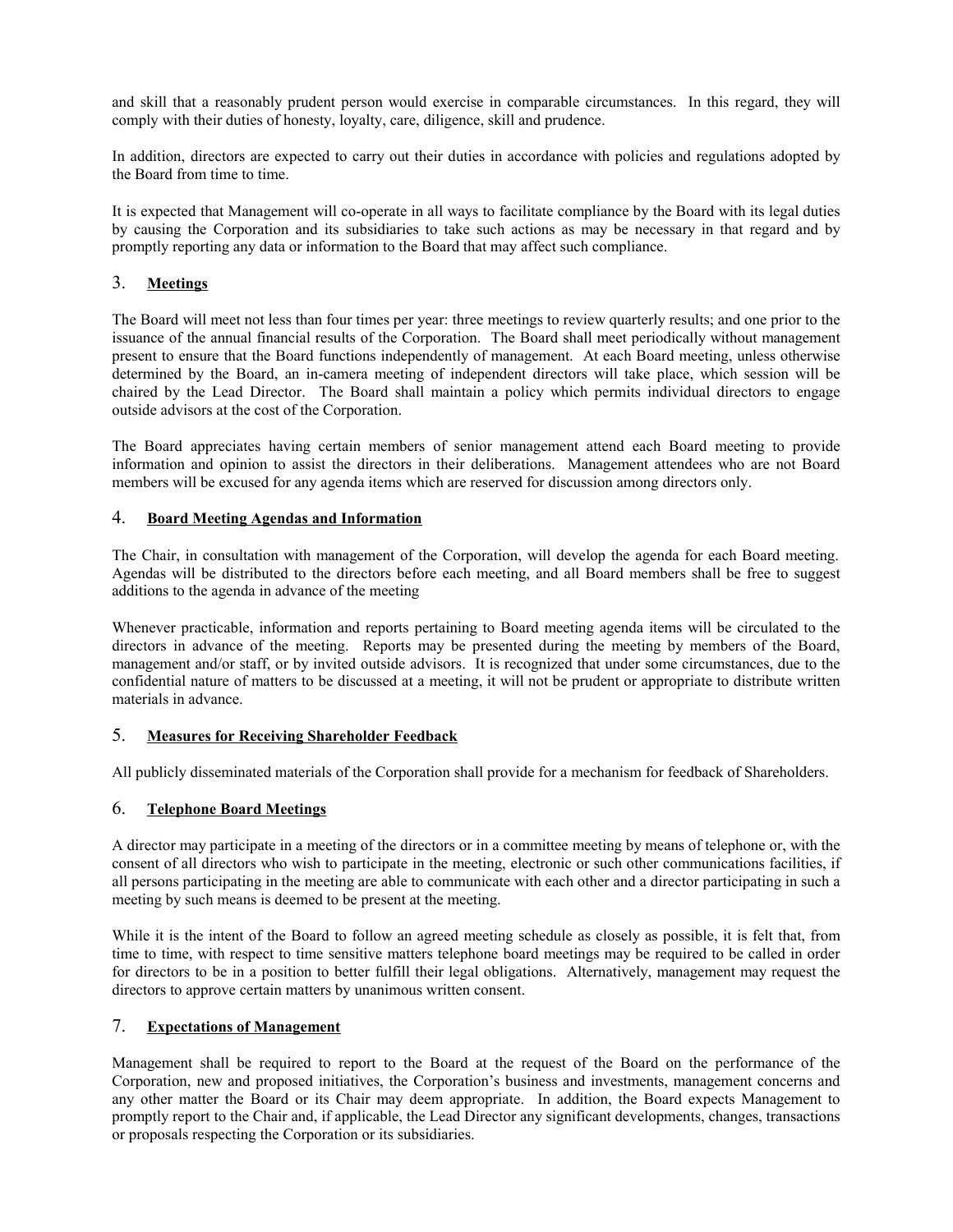# 8. **Remuneration**

Members of the Board, the Chair of the Board, the Lead Director and the Chairs of the various Board committees shall receive such remuneration for their service on the Board as the Board may determine from time to time, after taking into consideration the recommendation of the Governance and Nominating Committee of the Board.

## 9. **Communications Policy**

The Board approves the content of the Corporation's major communications to Shareholders and the investing public including the Annual Report, Management Information Circular, the Annual Information Form and any prospectuses which may be issued. The Audit Committee shall review and recommend to the Board the approval of the quarterly and annual financial statements (including the Management Discussion & Analysis) and press releases relating to financial matters. The Board also has responsibility for monitoring all of the Corporation's external communications. However, the Board believes that it is the function of management to speak for the Corporation in its communications with the investment community, the media, customers, suppliers, employees, governments and the general public.

The Board shall have responsibility for reviewing the Corporation's policies and practices with respect to disclosure of financial and other information including insider reporting and trading. The Board shall approve and monitor the disclosure policies designed to assist the Corporation in meeting its objective of providing timely, consistent and credible dissemination of information, consistent with disclosure requirements under applicable securities law. The Board shall review the Corporation's policies relating to communication and disclosure on an annual basis.

Generally, communications from Shareholders and the investment community will be directed to the President, who will coordinate an appropriate response depending on the nature of the communication. It is expected, if communications from stakeholders are made to the Chair or to other individual directors, that management will be informed and consulted to determine any appropriate response.

# 10. **Internal Control and Management Information Systems**

The Board has responsibility for the integrity of the Corporation's internal control and management information systems. All material matters relating to the Corporation and its business require the prior approval of the Board. Management is authorized to act, without Board approval, on all ordinary course matters relating to the Corporation's business.

The Audit Committee has responsibility for ensuring internal controls are appropriately designed, implemented and monitored and for ensuring that management and financial reporting is complete and accurate, even though management may be charged with developing and implementing the necessary procedures.

6552182